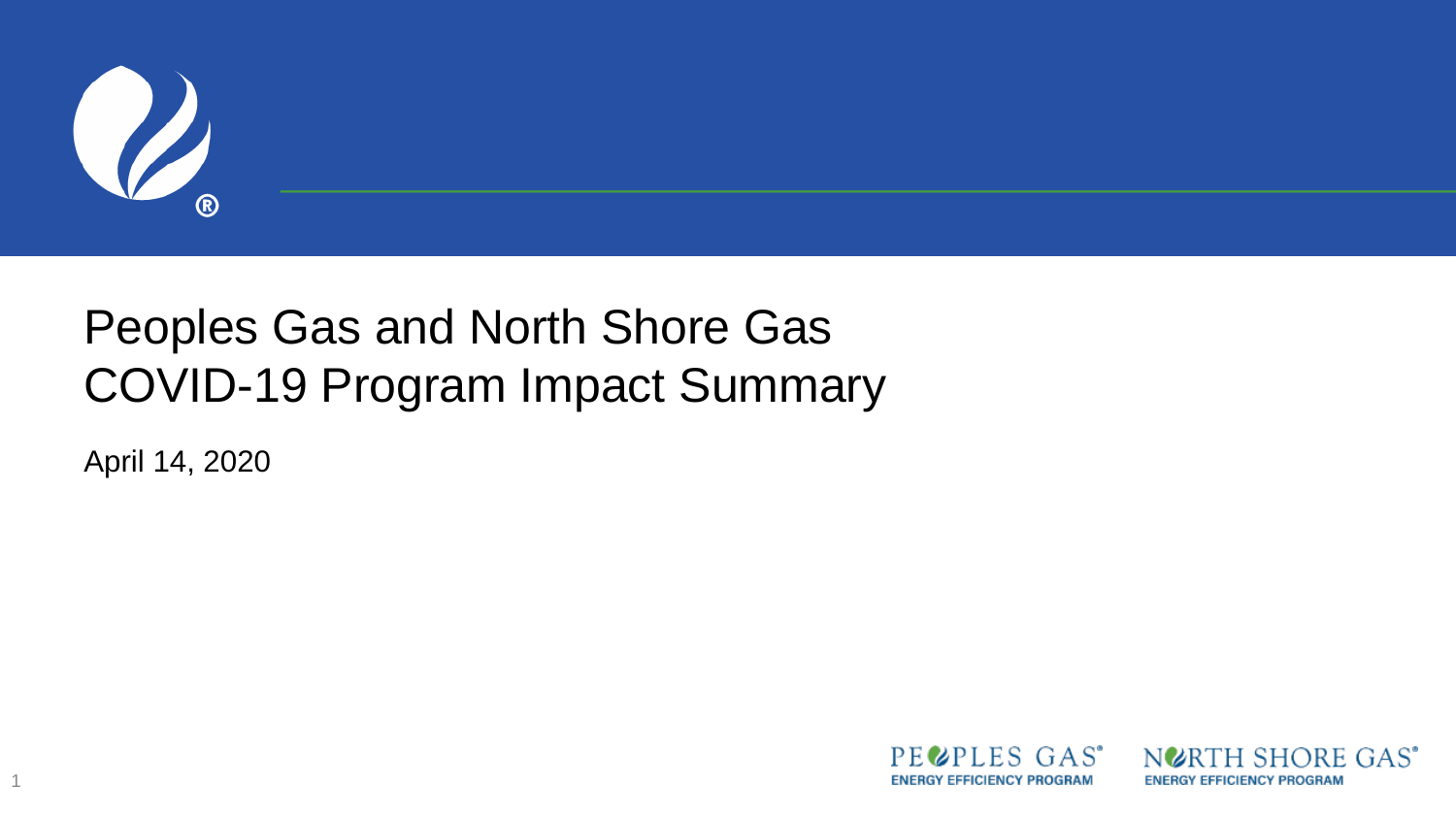#### Peoples Gas and North Shore Gas COVID-19 Response

- Safety is at the center of all we do and we must all do our part
- All non-essential, in-person meetings have been postponed until further notice
- For essential activities, individuals are highly encouraged to follow the guidance provided by the Centers for Disease Control and Prevention (CDC), the World Health Organization (WHO) and the Centers for Medicare & Medicaid Services (CMS), wear PPE and take sanitization measures
- EE program staff and implementation contractors began working remotely in mid-March
- Internal WEC Energy Group Incident Management Team (IMT) and Occupational Health and Support Services teams have been instrumental in developing and executing processes and coordinating communications related to COVID-19 and changing conditions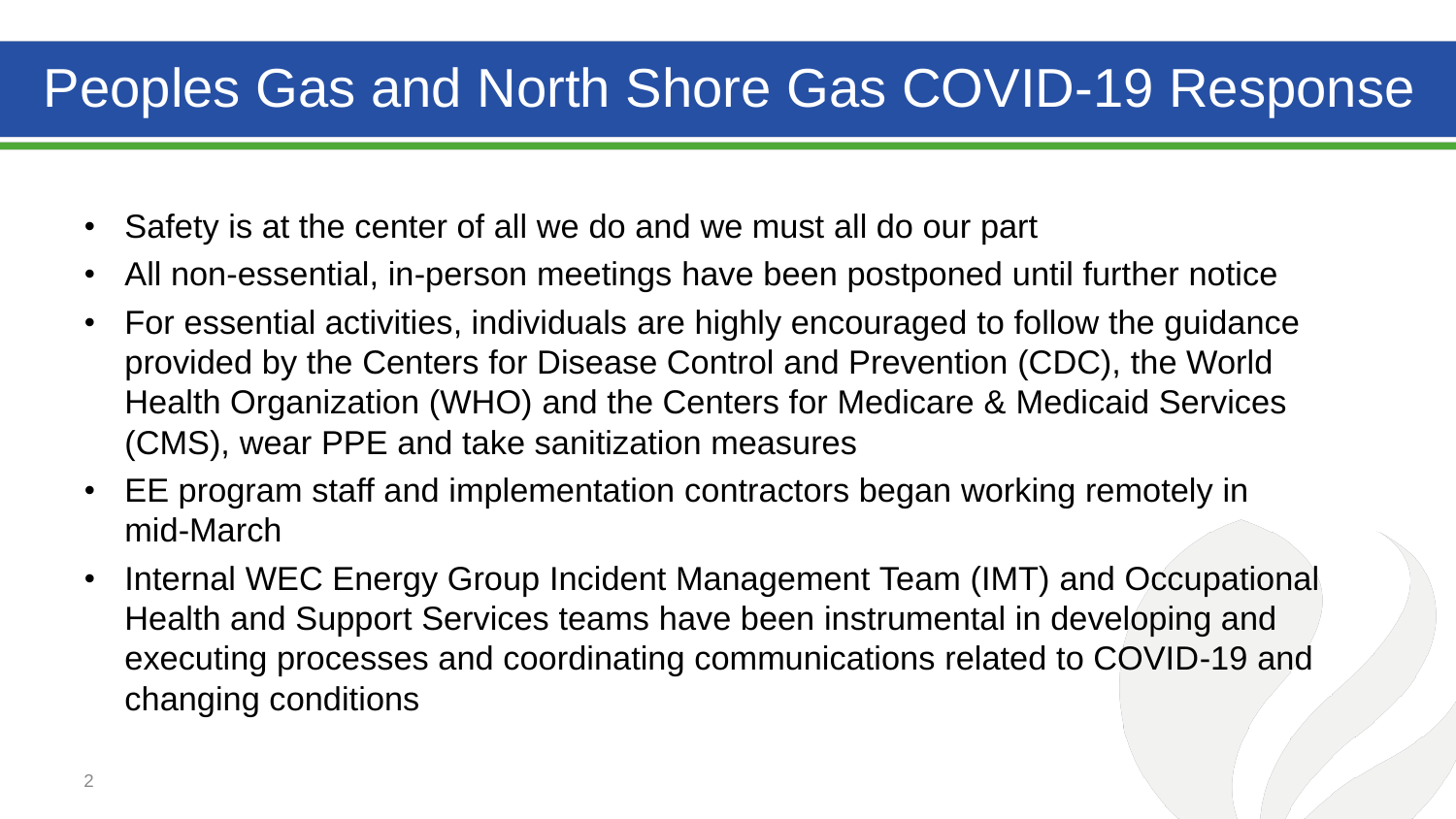## Trade Ally Support and Communications

- Allowing virtual pre and post inspections for projects
- Encouraging digital signatures for new projects
- Holding monthly webinars and reviewing safety protocols
- Conducting periodic check-ins with Trade Allies to provide support, measure activity and customer response, and evaluate relaunch options
- Enhancing program communications
	- Providing regular Covid-19 email updates
	- Hosting regular Trade Ally engagement webinars
	- Developing online portal for Trade Allies to access information on Covid-19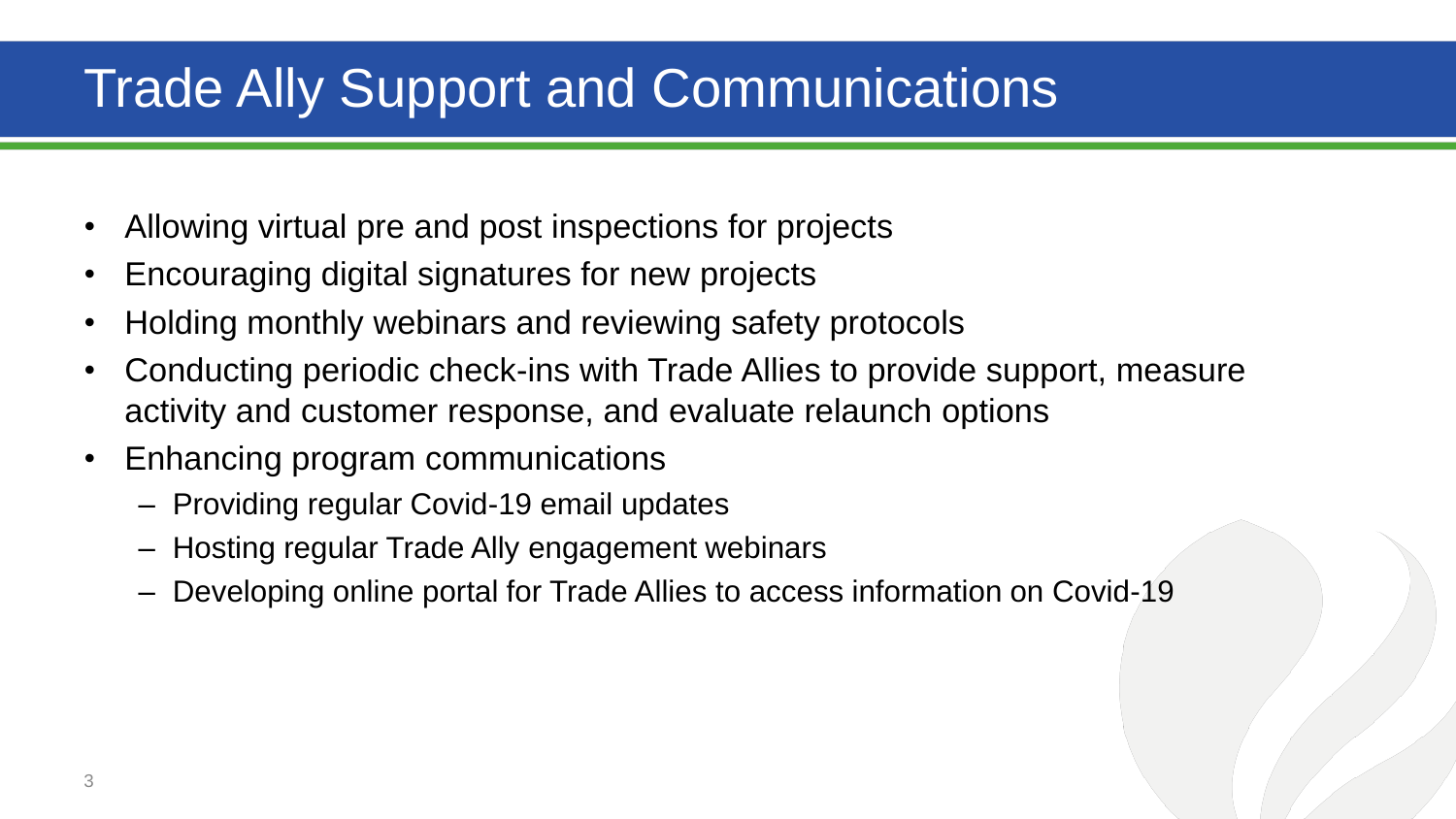## Business Programs

- Commercial & Industrial
	- Conducting virtual meetings where possible; customers are largely receptive
	- Offering an educational webinar in late April to facilitate continued engagement
	- Conducting outreach by phone and working to continue developing 2021 pipeline
	- Seeing project completion dates moving to the last half of 2020 or 2021
- Public Sector
	- Piloting virtual energy audits with the Chicago Public Schools; if successful, will expand to City of Chicago facilities
	- Holding virtual meetings with customers to plan for onsite projects later in 2020
	- Continued proactive engagement with customers to support their needs
- Small and Midsize Business
	- Had a successful 1st quarter in 2020 and working to keep strong pipeline of projects
	- Evaluating potential promotions and bonuses
	- Launching online business self-assessment tool in April
	- Offering market segment specific energy efficiency kits in Q2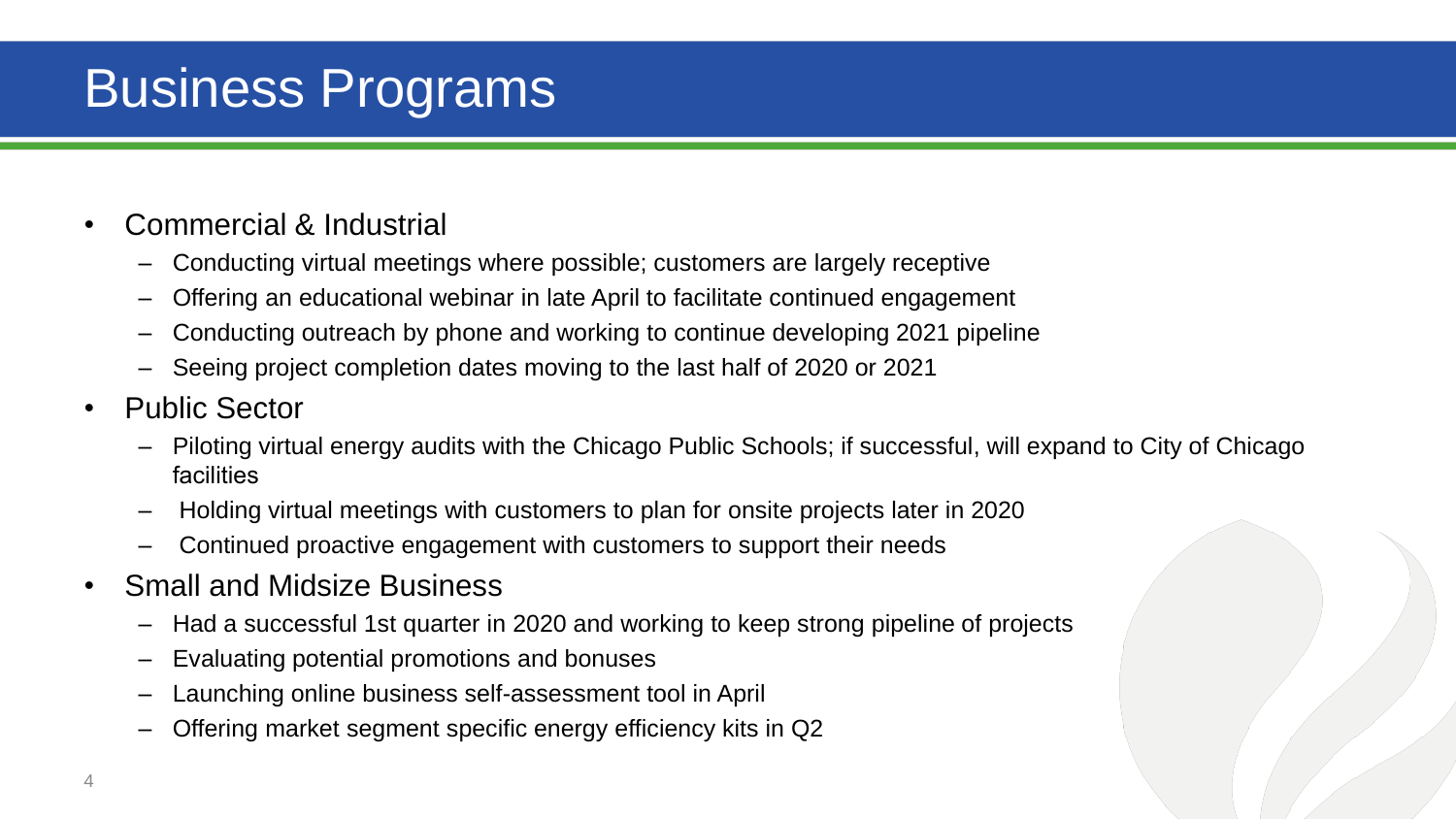## Residential Programs

- Multi-family
	- All direct installs postponed
	- Strong demand but will miss end of heating season for steam traps
	- Rebate volume for programs are still significant despite restrictions
- Home Energy Jumpstart
	- Rescheduling all customers for future assessments
	- Exploring digital marketing and online scheduling for relaunch
	- Revising safety protocols and PPE in preparation for relaunch (Hand washing stations, Masks, Distancing)
- Super Savers
	- School closures
	- $-$  Enrolling 6<sup>th</sup> graders as a Fall 2020 option
- HVAC/Wx/Home Energy Reports
	- Should be minimally impacted due to heating season
	- Q1 was on track and summer was anticipated to be low volume
- Smart thermostats
	- Under evaluation, impact to be determined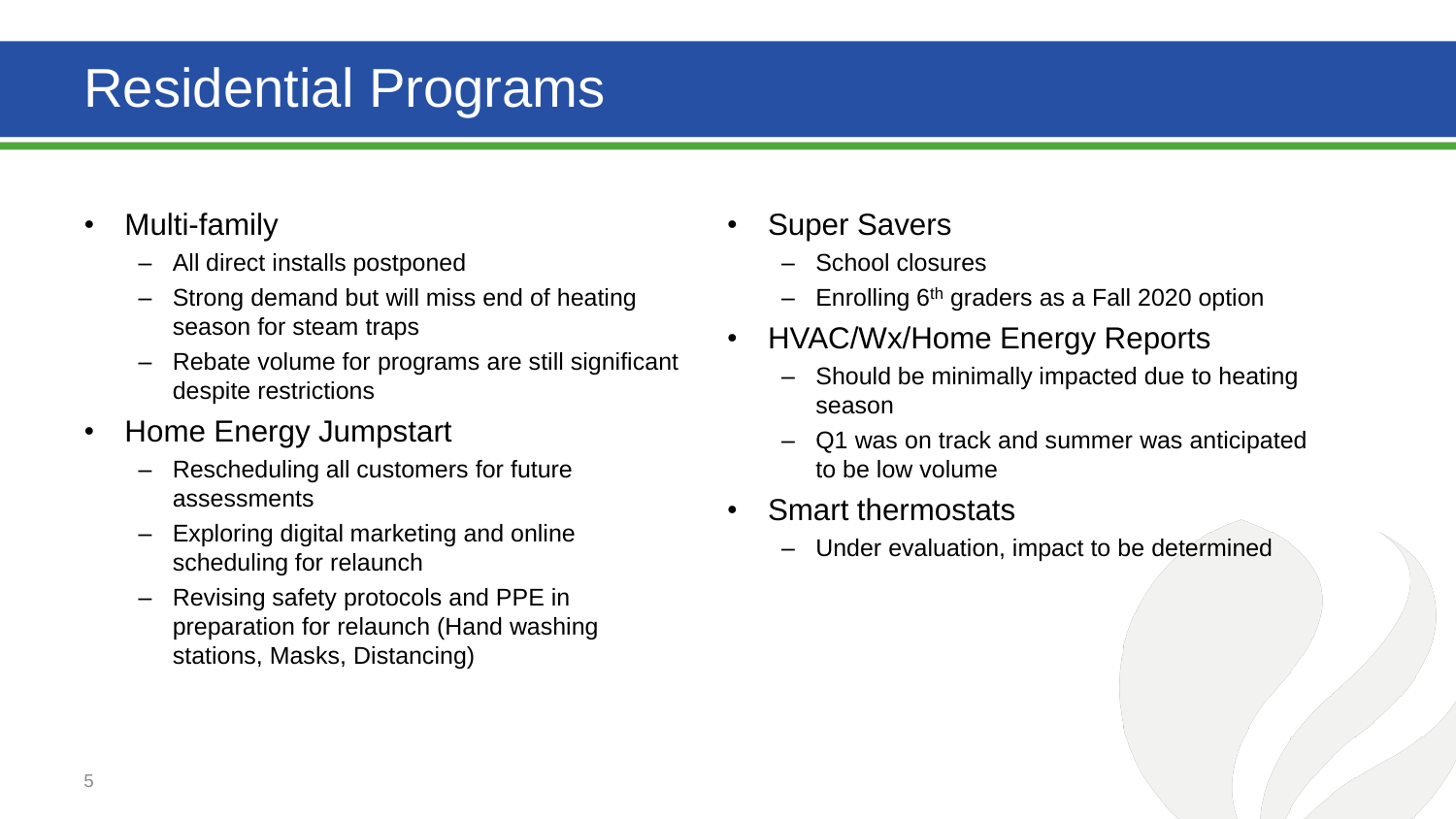#### Income Eligible Programs

- IHWAP Income Eligible Retrofits
	- All non-essential, in-field work suspended
	- Weekly meetings with DCEO discussing strategy
	- Statewide agency weatherization call every Thursday, brainstorming and sharing guidance with agencies
	- CAA's emergency services are continuing, such as boiler/furnace replacements, water heaters, on a case by case basis
- IEMS and PHES
	- Continuing operations remotely where possible
	- Close contact with customers and EESPs
	- Rescheduling field work
	- Finalizing completed energy assessment reports
	- Facilitating virtual inspections for completed projects
	- Emergency services are continuing, such as emergency boiler replacements
- AHNC
	- No in person contact with residential customers
	- Subcontractors have been able to transition into remote work
	- Evaluation team is working to develop virtual verification options
- Energy Savers Program
	- All in field work suspended
	- No in person contact with residential customers
	- All previously scheduled in person audits and installations postponed
- Income Eligible Kits
	- No impact
	- Releasing 20,000 kits by end of year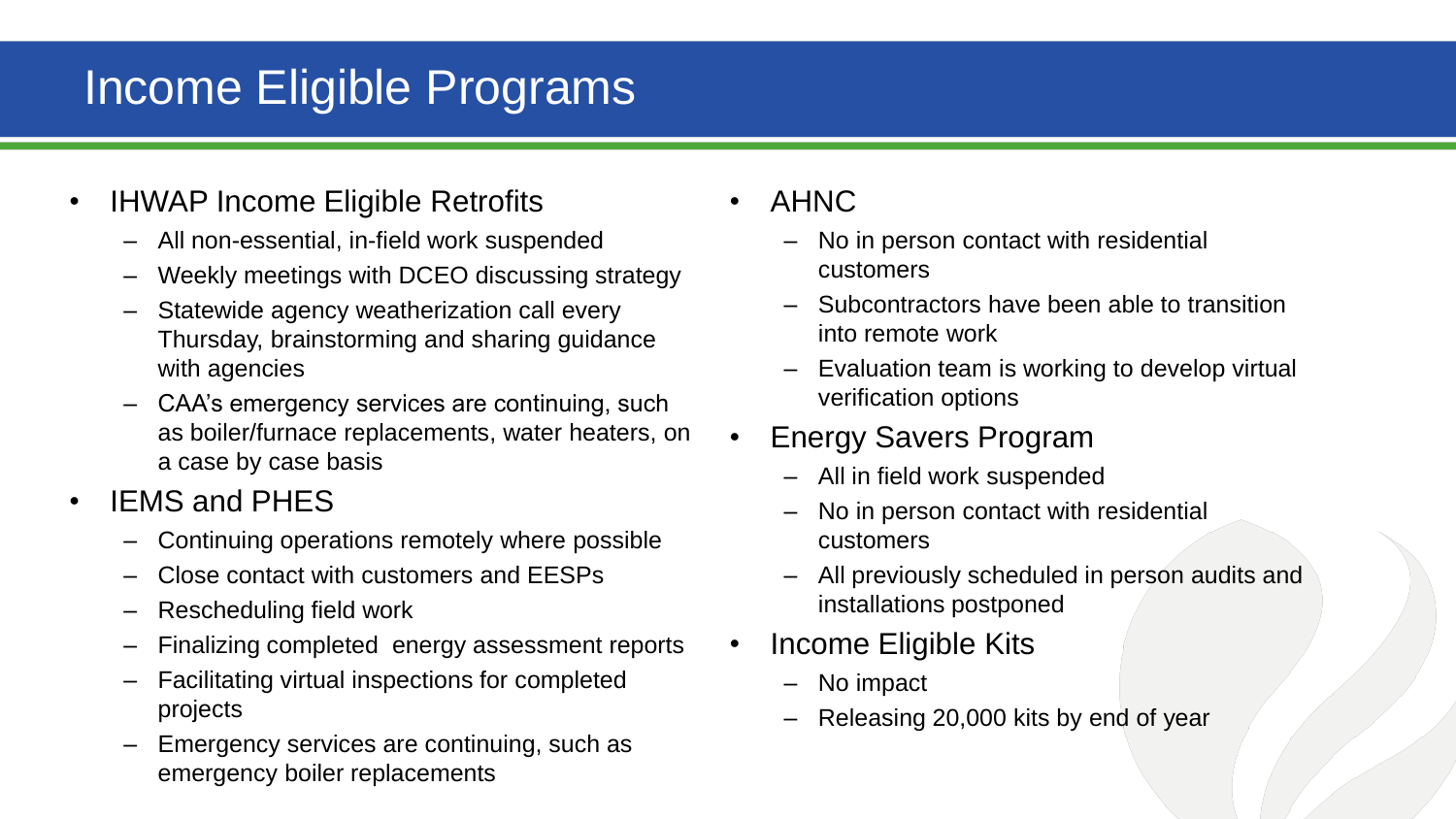# Marketing and Outreach

- All in-person outreach events on hold
- Working with partner organizations (HACIA and Illinois Green) to set up energy efficiency outreach webinars for specific customer segments
- Shifting marketing efforts to focus on relaunch of programs and priorities for customer segments and promotions
- Enhanced communications to Trade Allies